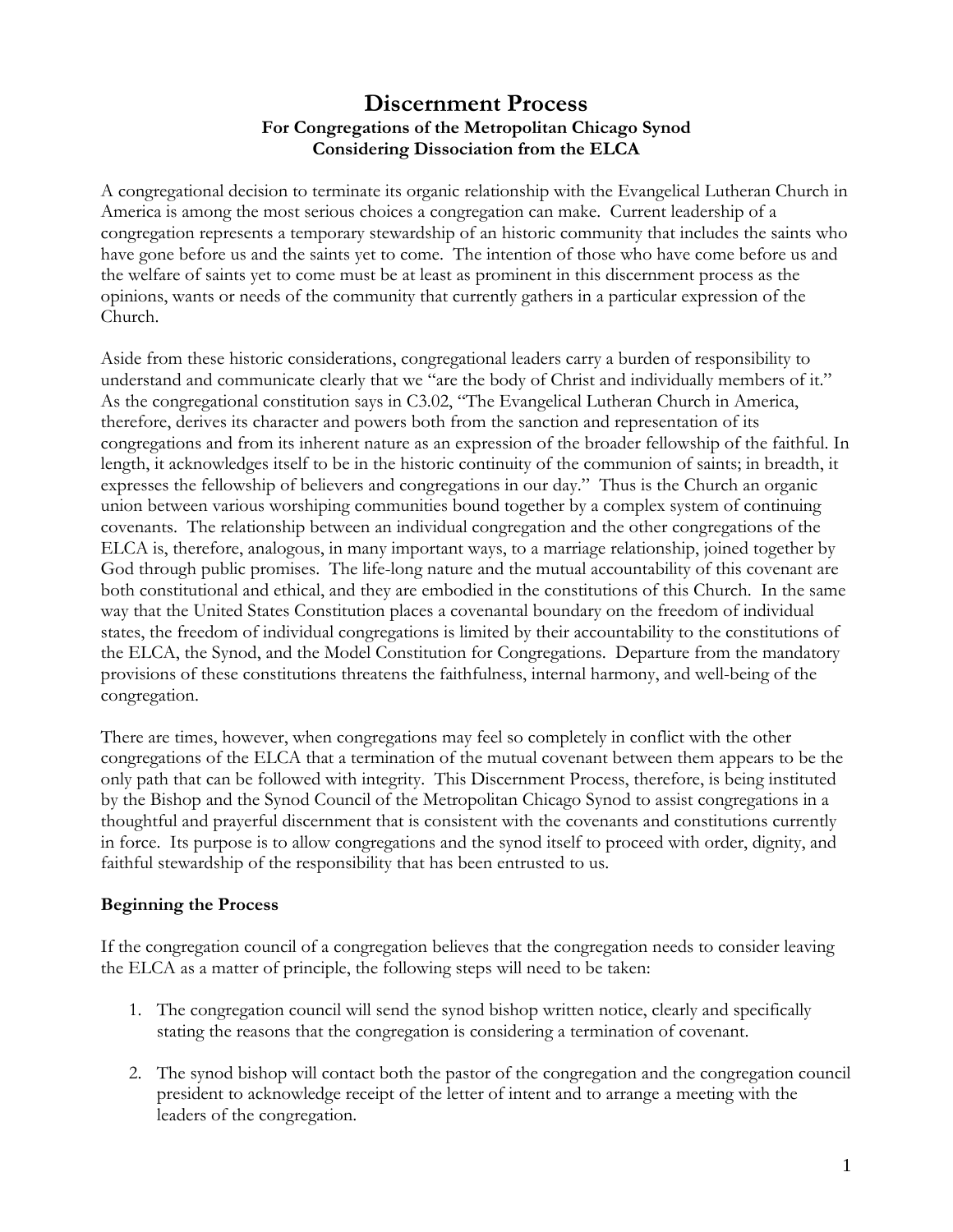### **First Congregational Meeting**

If the expressed concerns cannot be resolved in the conversation between the synod bishop and the leadership, the congregation council may choose to schedule another reconciliation meeting with the synod bishop, or may call a special meeting of the congregation to take the "first vote" on whether or not to terminate its covenant with the other congregations of the ELCA. The bishop or an observer appointed by the bishop will be invited be in attendance at this meeting.

It is essential to understand that no legal separation between an individual congregation and the other congregations of the ELCA can take place with fewer than two congregational votes separated by a minimum of 90 days and completion of the required process outlined in provision 9.62 ot the ELCA Constitution. This is true regardless of local variations in congregational constitutions. As stated in 9.22 of the ELCA Constitution, this process takes precedence over local governing documents on this point.

The resolution considered at this meeting should be similar or identical to the following:

"Resolved, that \_\_\_\_\_\_\_\_\_\_\_\_ Lutheran Church seeks to terminate its relationship with the Evangelical Lutheran Church in America and therefore this congregation will enter into a process of discernment with the bishop of the Metropolitan Chicago Synod, beginning (date) and lasting not less than 90 days, to determine whether or not to terminate its continuing covenant with the other congregations of the ELCA."

If this first resolution is passed by a 2/3 majority of adult congregation members present at that meeting, the synod bishop is immediately notified by mail so that the formal 90-day discernment process must begin.

## **Consultation with the Bishop**

Upon receipt of notification of the adoption of the "first resolution," the bishop will organize a consultation panel comprised of the bishop, two pastors, and two lay leaders from the synod. The bishop, in conversation with leaders from the congregation, will schedule a consultation process, which shall include conversations among members of the congregation and the panel. The purpose of these conversations will be to assure that voting members are accurately and adequately informed about the issues that have instigated the motion to terminate the congregation's relationship with the ELCA, and about the long- and short-term implications of such a decision.

After the consultation process, the consultation panel will prepare a report to the synod council on the findings of the consultation. This report will be sent, simultaneously to the congregation council.

After receiving the report, the congregation council must decide whether or not to proceed with a second congregational meeting to consider a second resolution to terminate affiliation with the ELCA. If the congregation council decides not to proceed, the matter is considered resolved and no further action is required. If the congregation still intends to terminate its ELCA membership, the synod council will determine whether it must approve the termination, and if so, will undertake to reach a decision as promptly as possible.